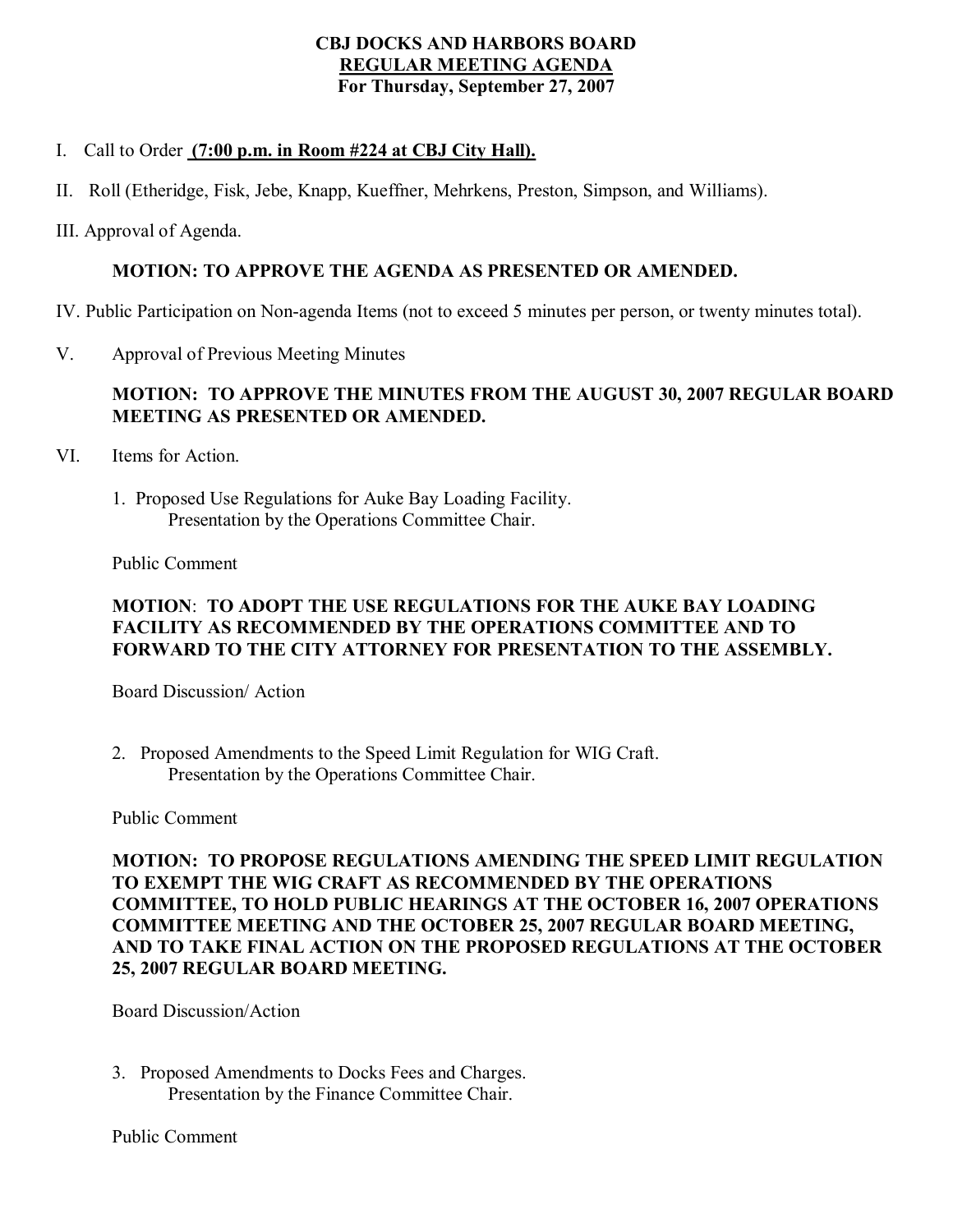#### **CBJ DOCKS AND HARBORS BOARD REGULAR MEETING AGENDA September 27, 2007 Page 2**

VI. Items for Action (cont'd).

**MOTION: TO PROPOSE AMENDMENTS TO DOCK FEES AND CHARGES REPEALING THE PORT MAINTENANCE FEE AND ADOPTING A PORT IMPROVEMENT FEE AS RECOMMENDED BY THE FINANCE COMMITTEE, TO HOLD PUBLIC HEARINGS AT THE OCTOBER 11, 2007 AND NOVEMBER 15, 2007 FINANCE COMMITTEE MEETINGS AND THE NOVEMBER 29, 2007 REGULAR BOARD MEETING, AND TO TAKE FINAL ACTION AT THE NOVEMBER 29, 2007 REGULAR BOARD MEETING.**

Board Discussion/Action

4. Establishing the Yankee Cove Lease Rate and Lease Area. Presentation by the Finance Committee Chair.

Public Comment

## **MOTION: MOVE TO SET THE INITIAL ANNUAL LEASE RATE AT 5 CENTS PER SQUARE FOOT AND TO SET THE LEASE AREA AS RECOMMENDED BY THE FINANCE COMMITTEE AND TO FORWARD THE RATE AND AREA TO THE CITY ATTORNEY FOR PRESENTATION TO THE ASSEMBLY.**

Board Discussion/Action

5. CIP Transfers for IVF and Downtown Dock Project. Presentation by the CIP/Planning Committee Chair.

Public Comment

## **MOTION: TO RECOMMEND THAT THE ASSEMBLY APPROVE THE TRANSFER OF FUNDING FROM THREE DOCK CIP'S TO THE IVF REPAIR CIP AND THE DOCK REPLACEMENT CIP SO THE PROJECTS CAN MOVE FORWARD.**

Board Discussion/Action

6. Intermediate Vessel Float Repair Bid Award. Presentation by the CIP/Planning Committee Chair.

Public Comment

#### **MOTION: TO RECOMMEND THAT THE ASSEMBLY APPROVE A CONTRACT WITH TRUCANO CONSTRUCTION IN THE AMOUNT OF \$479,460 FOR REPAIR TO THE INTERMEDIATE VESSEL FLOAT.**

Board Discussion/Action

7. Engineering Services Contract Award for Downtown Dock Project. Presentation by the CIP/Planning Committee Chair.